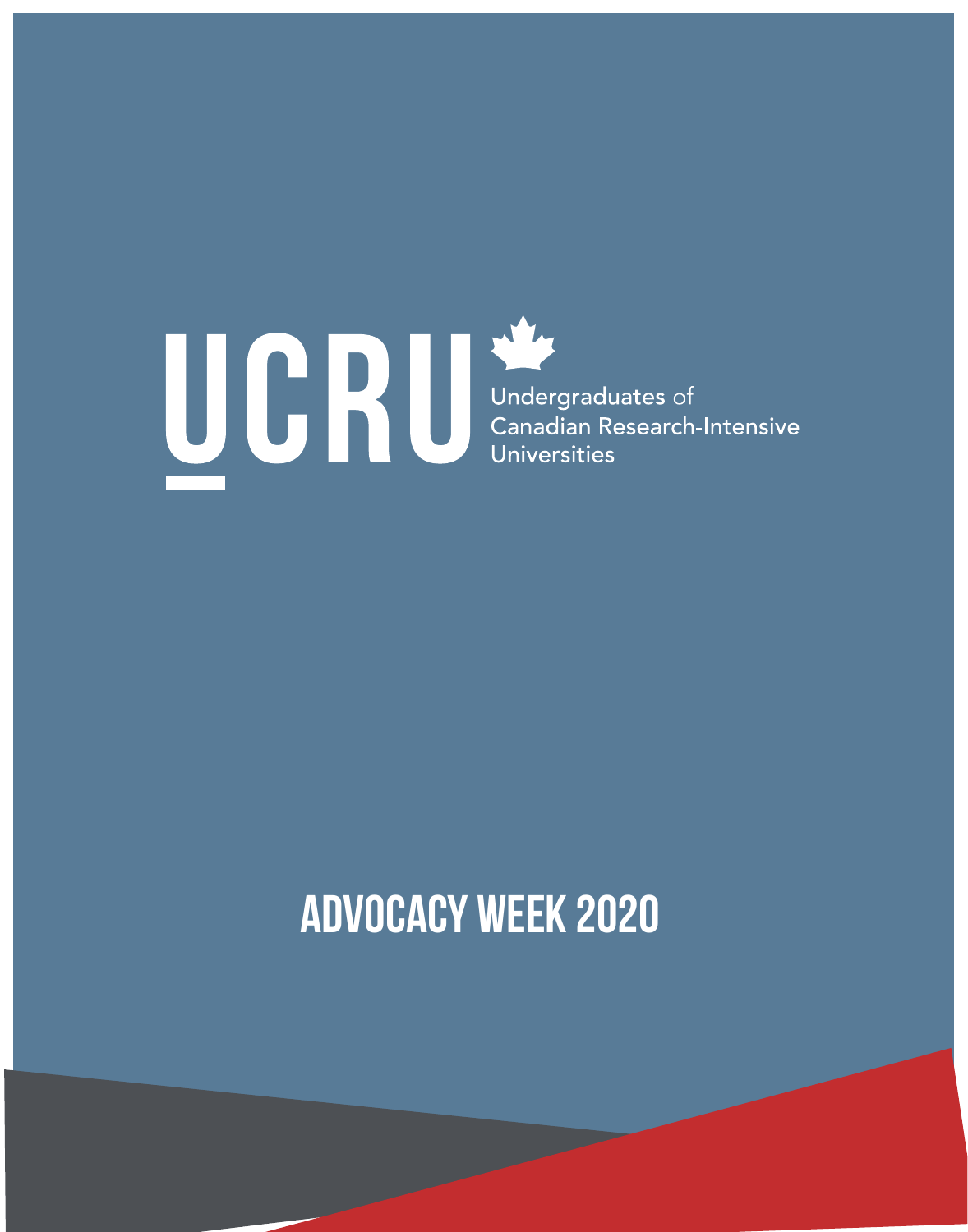

The Undergraduates of Canadian Research-Intensive Universities (UCRU) is a national coalition of student unions from U15 post-secondary institutions across Canada that represents over 250,000 students. Together, they advocate the federal government on a wide range of student issues, with a focus on university research and affordability, to build a more accessible, affordable, and supportive education system for undergraduate students.

#### Their members include:

Alma Mater Society of UBC Vancouver University of Manitoba Students' Union University Students' Council of Western Students' Society of McGill University McMaster Students Union University of Toronto Students' Union University of Saskatchewan Students' Union Waterloo Undergraduate Student Association Alma Mater Society of Queen's University

#### To contact:

**Cristina Ilnitchi, Chair** 6133 University Boulevard Vancouver, BC V6T1Z1 604 822 2050 @UCRU\_Can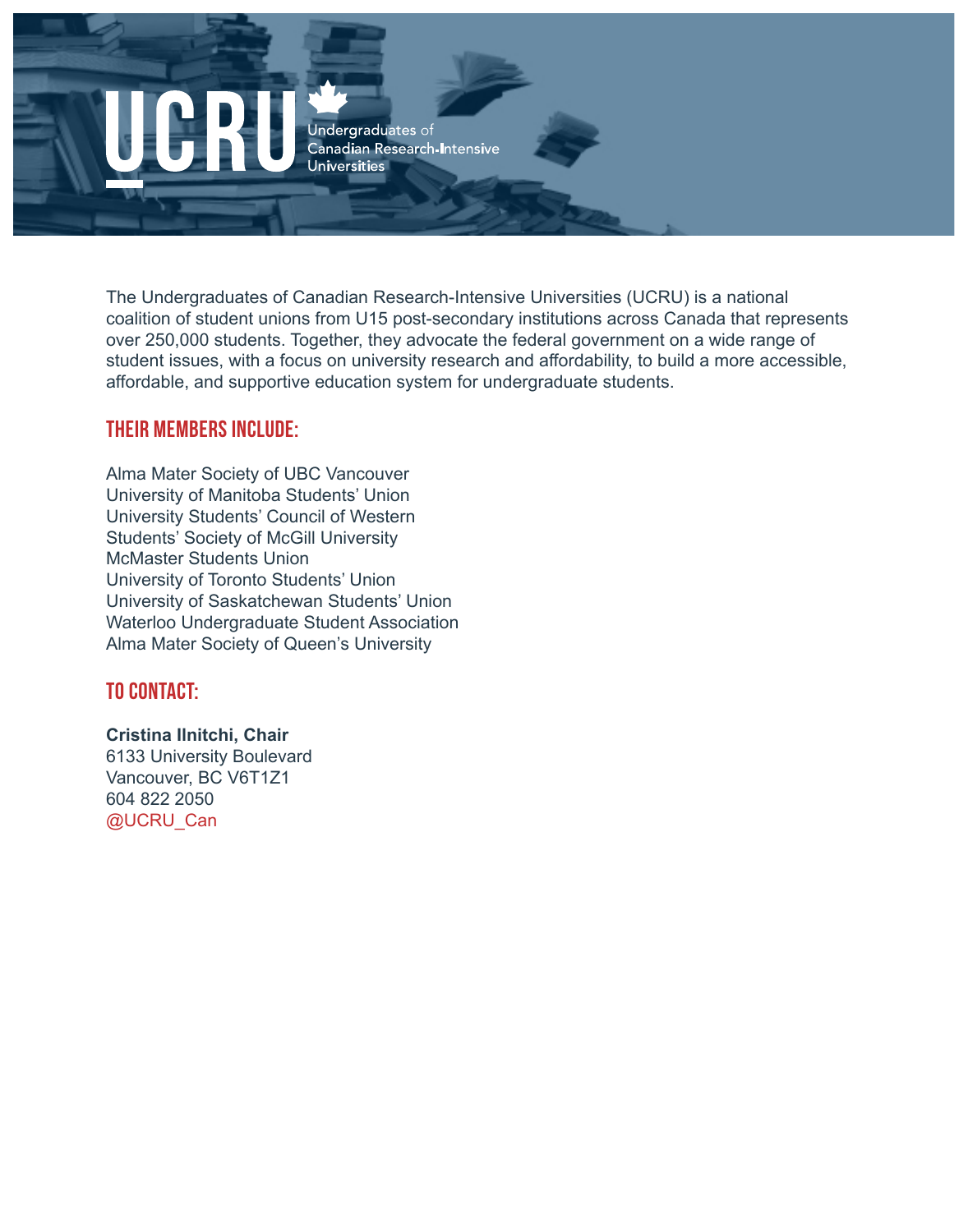# UCRU Undergraduates of<br>Canadian Research-Intensive<br>Universities

2

### 1 reallocate the tuition tax credit to student grants

Eliminate the tuition tax credit and reallocate the estimated \$1.8 billion to upfront grants to be administered through the Canada Student Grant Program.

#### fast-tracking international students into the canadian **WORKFORCE**

The government should change the eligibility guidelines under the Canadian Experience Class (CEC) Express Entry program to allow international students to count full-time, work-integrated learning, and entrepreneurship experience as eligible work experience.There must also be investment into awareness and retention campaigns.

## support indigenous students

Increase funding for the Post-Secondary Student Support Program, create a long-term strategy with Indigenous students and organizations **SUPPORT INDIGENOUS STUDENTS**<br>Increase funding for the Post-Secondary Student Support Program,<br>create a long-term strategy with Indigenous students and organizations<br>on how the program should be administered, and increase

#### expand canadian undergraduate research

Expand Undergraduate Student Research Awards (USRA) program funding to extend research opportunities to 3,800 students in social sciences, humanities, and health research under the Social Sciences and Humanities Research Expand Undergraduate Student Research Awards (USRA) program fur<br>extend research opportunities to 3,800 students in social sciences, hun<br>and health research under the Social Sciences and Humanities Resear<br>Council (SSHRC) an Funding for each award should also be increased to a living wage.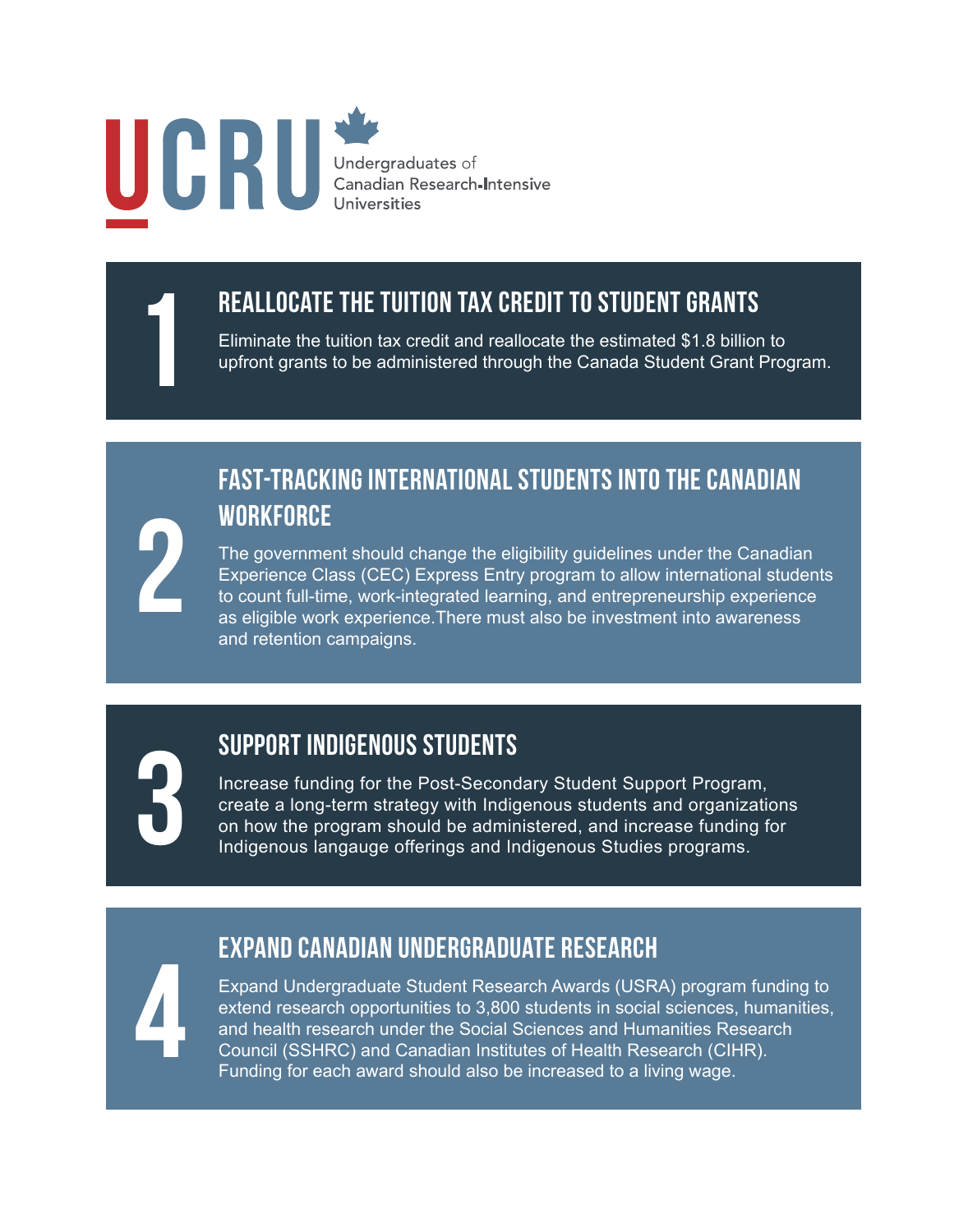# **REALLOCATE THE TUITION TAX CREDIT TO STUDENT GRANTS.**

#### REcommendation:

**Eliminate the tuition tax credit and reallocate the estimated \$1.8 billion to upfront grants to be administered through the Canada Student Grant Program.**

Students who benefit from student financial aid rely on support from upfront grants, whether it is to get their foot in the door or continue year to year to progress through their degree. In

2015, Statistics Canada reported that 39% of graduates had large debt in excess of \$25,000 to repay, and only 52% of students had paid off their debt within three years of graduation.<sup>1,2</sup> Given this need and the debt that students face upon graduation, making these resources as accessible as possible should be a priority. However, there are two financial aid mechanics still in place that hinder tax benefits from equalizing access within Canada: the lack of tax benefits being available up-front, and the regressive effects of the tax benefit program.

Though tax credits are a traditional form of financial aid for students, they are a regressive form of support as they have been widely criticized by the Parliamentary Budget Officer for the following reasons: the number of tax credits

39% of GRADUATES **HAD** debt in excess of \$25,000 IN 2015

claimed is steadily decreasing, resulting in inefficiencies in getting financial support to those who need it. Since the 1960s, federal post-secondary education tax credits have been a consistent expenditure for the government of Canada. In 2020,\$1.8 billion is budgeted to be spent on tuition tax credits.<sup>3</sup> In 2013-2014 the unused stock of tax credits exceeded \$27 billion.<sup>4</sup> When examining who actually takes advantage of this system, higher-income families are increasingly

benefitting from tuition tax credits while low-income families continue to struggle, with 79% of top-quintile earners, and only 47% of bottom quintile earners accessing post-secondary as of 2014.<sup>5</sup> The Parliamentary Budget Office indicates that higher-income families received the majority of the approximate \$1.5 billion spent on tuition tax credits in 2014.

\$27 billion in unused tax credits in 2013-14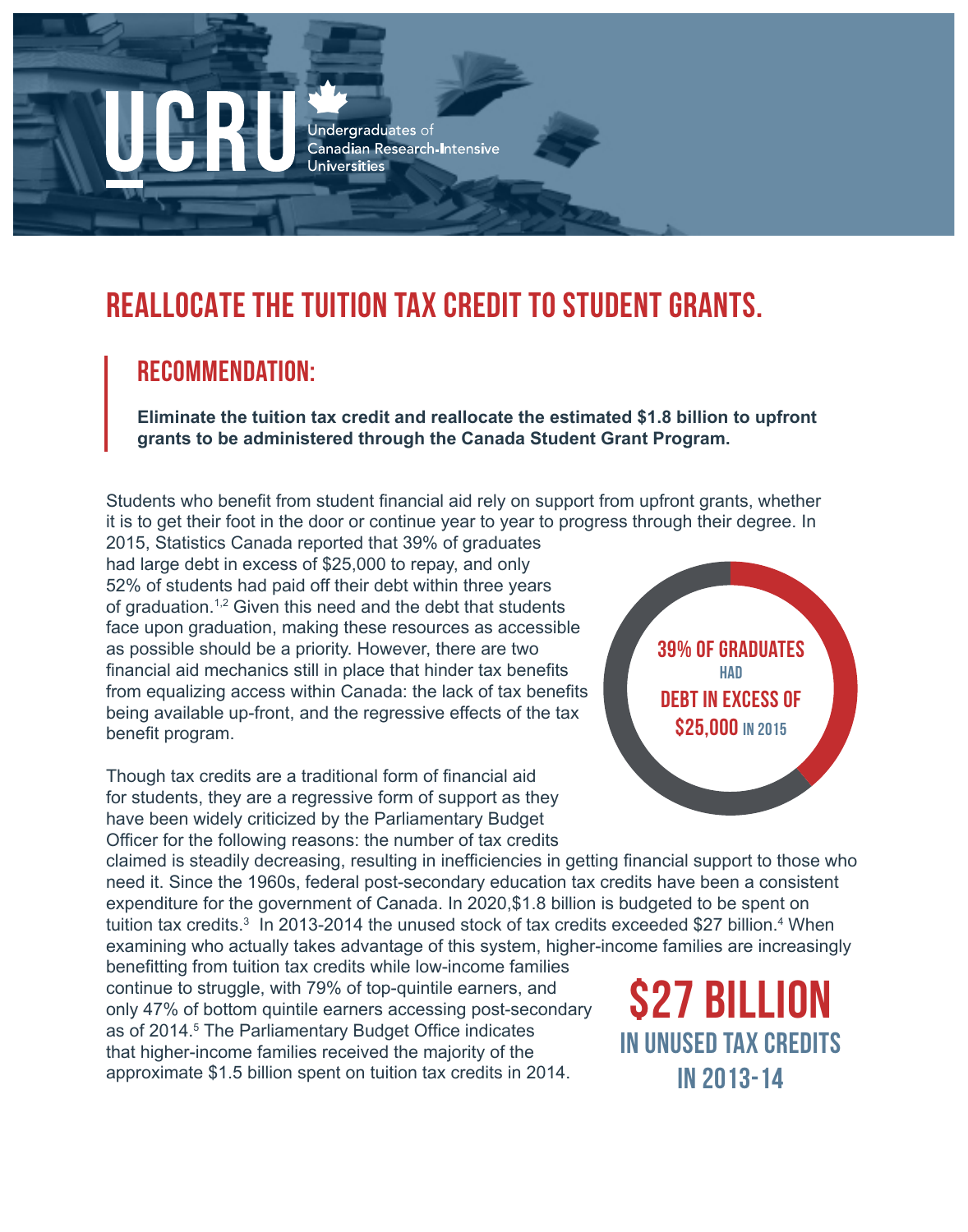Since low-income students often make below the \$10,000 threshold in order to claim the tuition tax credit, these students are forced to carry forward the tax credit until after graduation. These students receive only one-third of tax credit expenditures. They cannot utilize them when they need it the most to help pay for their studies, which can lead to them choosing to drop out for financial reasons or impact the quality of their education.

In addition to the Liberal Government's election commitment to increasing the Canada Student Grants by \$1200, the Government of Canada should eliminate the tuition tax credits and relocate the estimated \$1.85 billion to upfront grants to be administered through the Canada Student Grant Program. This system already has the infrastructure to provide the support that students need while tax credits are no longer an effective tool to financially support low-income students who should get disbursed funding when they need it the most; at the beginning of the school year when costs are highest.

Upfront grants will reduce the sticker cost of education, thus lowering debt levels and better reallocate the government's current allocation of funding. It is additionally important that these grants address debt aversion, specifically related to first-generation students who often are unaware of major costs of post-secondary. The majority of these students are dissuaded from participating from post-secondary because of the high cost of debt that is taken on, especially at the start of their degree.<sup>6</sup> Scholars find that since first-generation students rely more readily on student loans, they are more likely to believe that post-secondary education can only be attained through incurring debt. First-generation students benefit immensely from upfront grants, as barriers to access are lowered and their perceptions of debt are not a detriment to their participation in post-secondary.

The adoption of this recommendation would help to provide aid to students who need it most. By reallocating the tax credit system to upfront grants, emphasizing financial aid based on need and is implemented proportionately by maximum income thresholds, rather than income brackets. This proposed system will also allow students who do not currently have the income to qualify for tax credits to benefit directly from this new system.

<sup>1</sup> Statistics Canada, Table 37-10-0038-01 (National Graduate Survey)(2015). https://www150.statcan.gc.ca/t1/tbl1/en/ tv.action?pid=3710003801

<sup>2</sup> Statistics Canada, Estimated gross annual earnings and student debt of postsecondary graduates in Canada: Interactive tool (2019). https://www150.statcan.gc.ca/n1/pub/71-607-x/71-607-x2019025-eng.htm

<sup>3</sup> Department of Finance, Report on Federal Tax Expenditures - Concepts, Estimates and Evaluations 2019: part 2 (Line 105) (2019). https://www.canada.ca/en/department-finance/services/publications/federal-tax-expenditures/2019/part-2.html

<sup>4</sup> Office of the Parliamentary Budget Officer, Federal Spending on Postsecondary Education (pg. 16) (2016). http://www.pbo-dpb. gc.ca/web/default/files/Documents/Reports/2016/PSE/PSE\_EN.pdf

<sup>5</sup> Statistics Canada, Postsecondary Enrolment by Parental Income (2017). https://www150.statcan.gc.ca/n1/pub/11-626-x/11- 626-x2017070-eng.htm

<sup>6</sup> Lee, Jason, and John A. Mueller. Student Loan Debt Literacy: A Comparison of First-Generation and Continuing-Generation College Students. 3 Nov. 2014, muse.jhu.edu/article/558257/pdf.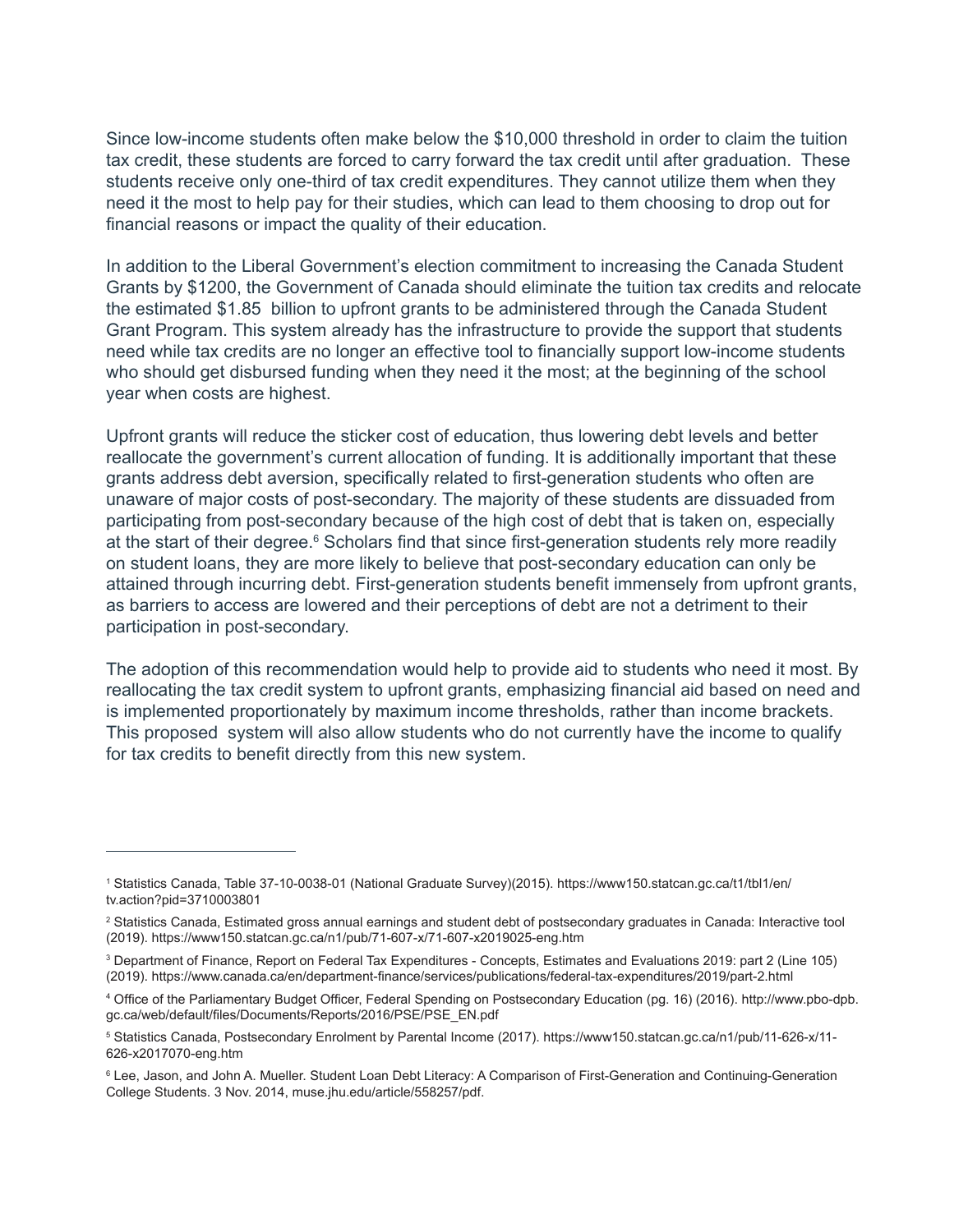# **FAST TRACKING INTERNATIONAL STUDENTS INTO THE CANADIAN WORKFORCE.**

#### INTRODUCTION

Despite their intentions to stay in Canada, international student retention remains relatively low in areas across Canada, and there is significant untapped potential for helping international students to remain in Canada to help us address looming labor market shortages. However, international students face a variety of barriers upon applying for permanent residency. One of the most often cited reasons is that immigration pathways are confusing, or barriers are in place that limit what students can utilize to apply for immigration such as limitations on workexperience while a full-time student, or not counting entrepreneurship.

#### Eligibility of Work Experience for Express Entry Program

#### RECOMMENDATION

**The government should change the eligibility guidelines under the Canadian Experience Class (CEC) Express Entry program to allow international students to count full-time, work-integrated learning, and entrepreneurship experience as eligible work experience. There must also be investment into awareness and retention campaigns.**

Canadian research-intensive universities disproportionately attract international students for a variety of different reasons, one of which includes Canadian institutions' prioritization of providing experiential and work-integrated learning opportunities.<sup>1</sup> In fact, more than half of today's undergraduate students have a form of work-integrated learning experience, which includes co-ops, internships, and research placements.<sup>2</sup> These are high quality work opportunities; 86% of students who participate in work-integrated learning opportunities throughout their programs reported that they feel better prepared for the workforce because of their industry-specific knowledge and experience.<sup>3</sup> Similarly, over one third of employers

86% of students with work-integrated learning experiences feel better prepared for the **WORKFORCE**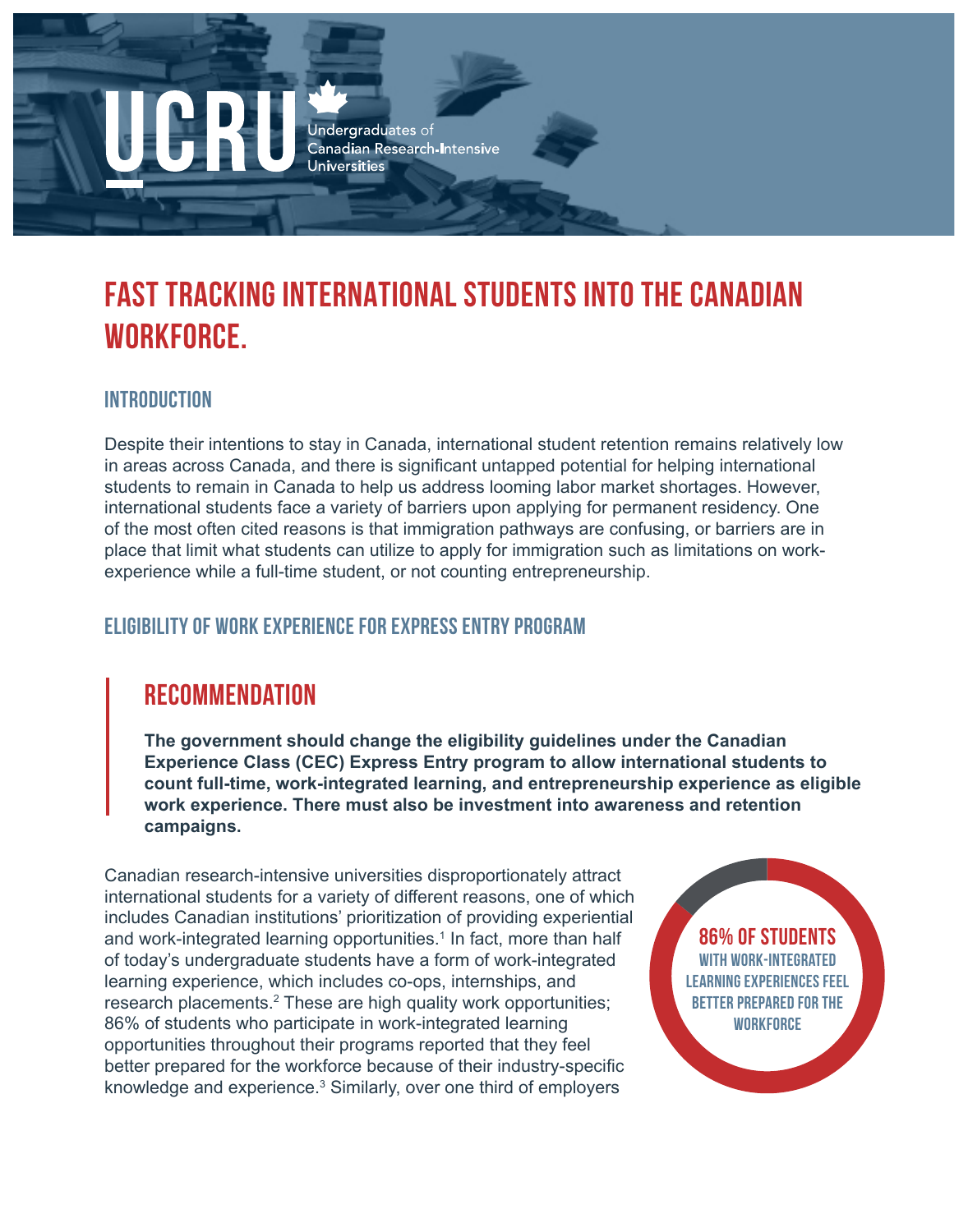stated they create work-integrated learning opportunities to help recruit potential employees and build important skills.<sup>4</sup> One example of this strategy includes PepsiCo, which recruits and trains students for work-integrated learning programs to help develop sales competencies that students may not learn in the classroom.<sup>5</sup> Many work-integrated learning opportunities also are verified for quality by the post-secondary institution, or by an alternative accreditation process. For instance, Co-operative Education and Work Integrated Learning (CEWIL) offers an accreditation process for co-op opportunities.<sup>6</sup>

To help the government of Canada fulfil its immigration targets, specifically for economic class immigrants, the government should change the eligibility guidelines under the Canadian Experience Class Express Entry Program to allow international students to count full-time, workintegrated learning experience as eligible work experience. In a world where other countries are also recruiting international students and hoping to retain them through competitive work permits, it is important that Canada take steps to simplify the application process for international students. For instance, the UK recently decided to reinstate a 2 year post-study work permit following Australia's new program offering 2-4 year post-study work permits.7 The UK decision has already affected a portion of international students choosing to go to Australia.<sup>8</sup> Students completing a co-op undergraduate program often accumulate up to 2 years of diverse work experience pre-graduation.<sup>9</sup> By changing this eligibility guidelines, Canada could increase its ability to retain international students, help set students up for success with Canadian employers, and recognize work-integrated learning for what is - high quality and meaningful work.

Upon graduation, international students show a strong desire to stay and work in Canada. In fact, in 2018, 60% of international students planned to apply for permanent residency, but only 22,897 international students were granted permanent residency.<sup>10</sup> That same year, Canada's international student population skyrocketed - a record of over 721,000 international students were studying in Canada.<sup>11</sup> However, employers sometimes avoid hiring highly skilled, postsecondary educated, international students because of unpredictability around their long-term immigration status, and the optics of hiring an international student or foreign worker over a Canadian grad/worker through the Labour Market Impact Assessment (LMIA).<sup>12</sup> Although the Canadian government announced it would award international students up to 30 additional points for a Canadian post-secondary degree or diploma, the changes do not significantly clear the path towards Permanent Residence (PR) for international students, as applicants require 600 points to be successful. These changes also did not alter the qualifications under the Canadian Experience Class (CEC) Express Entry program -- which international students use to apply for PR.13 Removing this as an eligibility criteria would improve international students' chance at gaining PR status and increase Canada's international student post-graduation retention rate which is at about 32 per cent for those with a Bachelor's degree.

#### Education and Awareness of Pathways to Permanent Residency

#### RECOMMENDATION:

**The Federal government should invest in an awareness and retention program to help international students become competitive permanent residency applicants and help them transition to Canada.**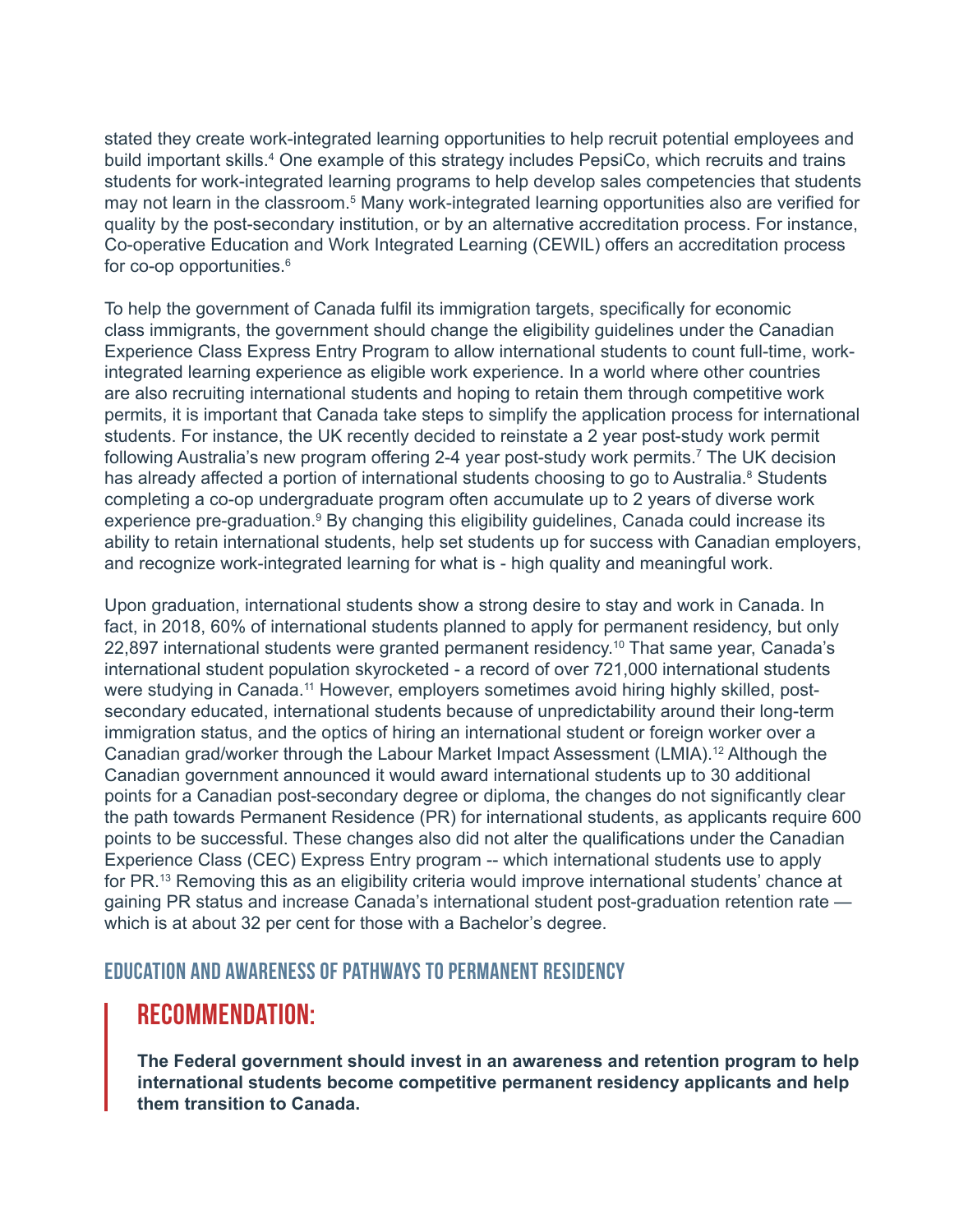There are many programs in different provinces across Canada that help international students stay and contribute to the local economies. However, many international students are not aware of the variety of different avenues through which they can gain permanent residency. One best practice that the Government of Canada can utilize to attract more international students to Canada is to expand the "Study and Stay" model present in Atlantic Canada. This helped Nova Scotia increase their international student retention from 5 percent in 2014 to 9.4 percent in 2018. The Study and Stay model includes support with cultural and social transition, career and labour market support, mentorship and access to immigration resources and support, and in Newfoundland, entrepreneurship support. Importantly, it outlines different pathways to permanent residency. This should be expanded across Canada and outline the variety of different pathways, such as the Atlantic Immigration Pilot, the Rural and Northern Immigration Pilot and the Start-Up Visa.

Entrepreneurial pathways are another important avenue for international students, and exist at both the provincial and federal levels. Nova Scotia, New Brunswick, and Manitoba are all in various stages of implementing entrepreneurship-focused programs and pathways. Meanwhile, the federal Start-Up Visa encourages potential immigrants to start up new businesses to achieve permanent residency. Although the program is not specifically designed for international students, there is a significant focus on youth entrepreneurship. International students – 572,415 of whom studied in Canada in 2018, contributing some \$21.6 billion to Canada's GDP – arguably represent an underutilized source of entrepreneurial potential at present, especially given how the federal program helps link entrepreneurs with private sector organizations that have experience in building new businesses.

Such programs harness the ambitions and business ideas of international students to help spur the creation of local, Canadian-grown businesses that have the potential to compete at a global level. Indeed, according to an analysis by the Brookfield Institute for Innovation and Entrepreneurship, based out of Ryerson University, entrepreneurship may become the dominant career path for individuals in a future economy that is no longer based on holding a single job or two over the course of several decades.<sup>14</sup> The same analysis notes that an increase in talent immigration could be key to creating new Canadian-made innovations, products, services and employment opportunities. Newcomers, according to some measures, are relatively successful in terms of starting a new business or being self-employed compared to Canadianborn entrepreneurs, and frequently do so by creating companies that engage in international trade with newcomers' countries and/or regions of origin.15 Newcomer-owned businesses have also been shown to create more jobs than Canadian-owned businesses.16 In order for Canada to maximize the benefit from this job creation and labour pool, we need to make sure that international students are aware of these opportunities and are supported in pursuing them as their route to permanent residency.

The Canadian government could utilize funding from the Targeted Digital Marketing Strategy to expand this model to both recruit students from new countries and to incorporate tools and channels to help them stay in Canada. This can help students make informed decisions about how the variety of permanent residency pathways fit their needs. This can also help to incentivize more international students to select universities or programs that may fit the needs of rural and Northern regions in Canada, for example, in order to expand their opportunities to apply for permanent residency after graduating.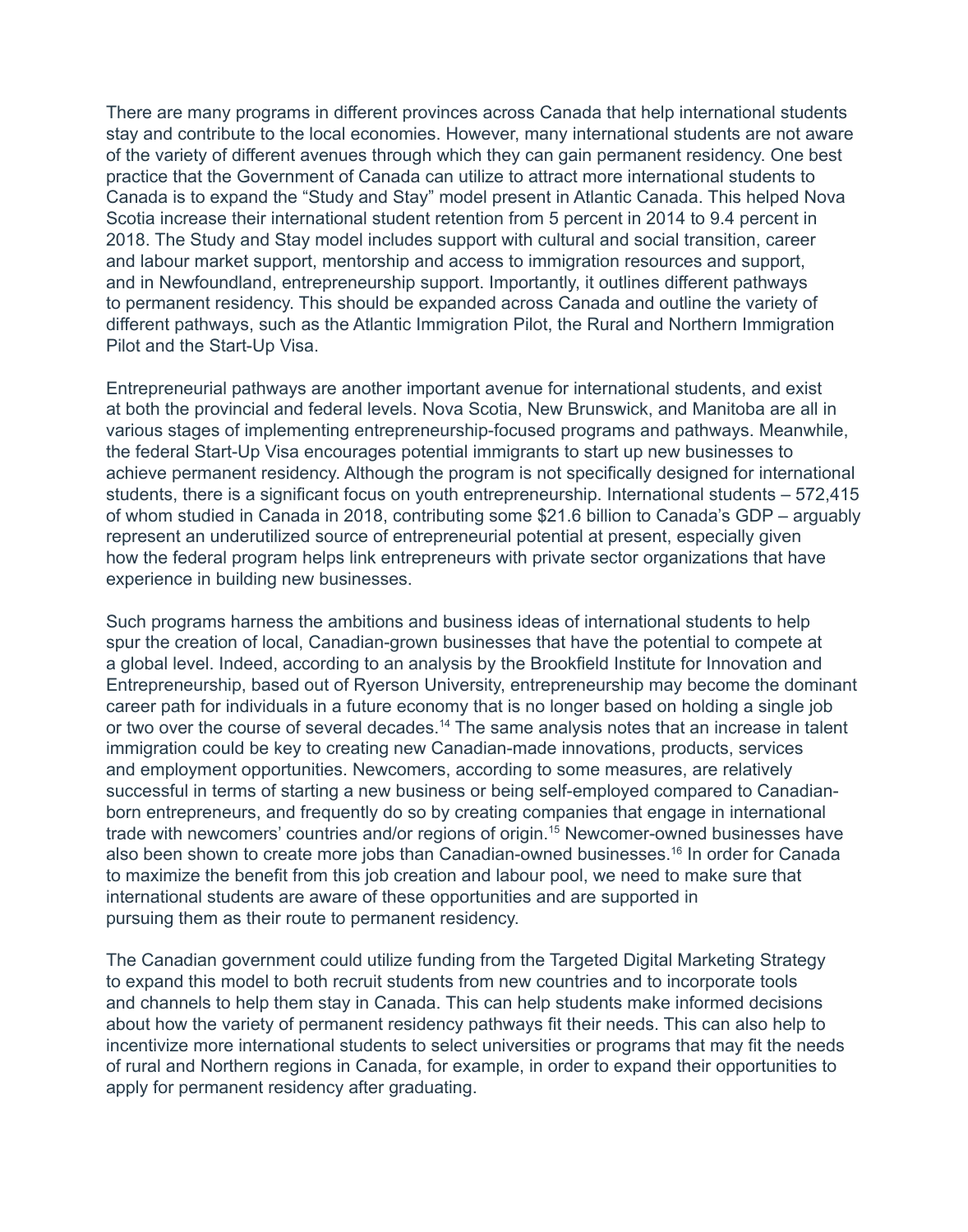As of 2019, a time when advances in health care and living standards mean people are living longer than ever, seniors – those aged 65+ years-old – account for 17% of the population, while children – those 14 years-old and under – make up 16% of the population.<sup>17</sup> By 2030 seniors will comprise nearly a quarter of the population (23%) and 17 9.2 million baby boomers will be eligible for retirement. Between now and 2040, the rate of replacement within the labour force – the number of people graduating school and entering the workforce in contrast to those retiring – will fall short by 1.4 million workers.<sup>18</sup> Encouraging international students to remain in Canada after graduation will remain a key priority in Canada for years to come in order to counter an aging population and promote innovation and job creation within our rapidly changing economy. It will be critical to ensure that the significant population of international students in Canada are aware of the myriad of opportunities that exist, and have the support they need through those pathways to ensure their success in becoming permanent residents.

6 Cooperative Education and Work Integrated Learning (CEWIL), "Acreditation Application," (2017) https://www.cewilcanada.ca/ accreditation-application.html.

7 The PIE News, "Two year work rights for international students in UK reinstated for 2020/21," (2019) https://thepienews.com/ news/two-year-work-rights-for-international-students-in-uk-reinstated-for-202021/.

8 The PIE News, "UK PSW takes interest from Australia," (2019) https://thepienews.com/news/uk-psw-takes-indias-interestaustralia-idp-connect/?mc\_cid=54841dea50&mc\_eid=aa96e46919.

9 University of Waterloo, "Engineering: Co-op," (2019) https://uwaterloo.ca/engineering/future-undergraduate-students/co-opexperience.

12 Government of Canada, "Hire International Students," (2017) https://www.canada.ca/en/immigration-refugees-citizenship/ services/work-canada/hire-foreign-worker/international-students.html.

<sup>1</sup> Canadian Bureau of Education, "Canada's performance and potential in international education," (2016) https://cbie.ca/wpcontent/uploads/2017/07/A-World-of-Learning-HI-RES-2016.pdf.

<sup>2</sup> Universities Canada, "Study on experiential learning and pathways to employment for Canadian youth supporting university students to succeed," (2018) https://www.univcan.ca/wp-content/uploads/2018/04/study-on-experiential-learning-pathways-toemployment-for-cdn-youth-submission-march-2018.pdf.

<sup>3</sup> Abacus Data, "Work Integrated Learning and Post-Secondary Education: What Students Think," (2016) http://bher.ca/wpcontent/uploads/2016/10/What-students-think.pdf.

<sup>4</sup> Higher Education Quality Council of Ontario (HEQCO), "Work-Integrated Learning and Postsecondary Graduates: The Perspective of Ontario Employers," (2012) http://www.heqco.ca/en-ca/Research/ResPub/Pages/Work-Integrated-Learning-and-Postsecondary-Graduates-The-Perspective-of-Ontario-Employers.aspx.

<sup>5</sup> RBC. "Humans Wanted: How Canadian youth can thrive in the age of disruption," (2018) https://www.rbc.com/dms/enterprise/ futurelaunch/\_assets-custom/pdf/RBC-Future-Skills-Report-FINAL-Singles.pdf, and HEQCO, 2012.

<sup>10</sup> Canadian Bureau of International Education (CBIE), "International Students in Canada," (2018) https://cbie.ca/infographic/.

<sup>11</sup> Government of Canada, "Building on Success: International Education Strategy," (2019) https://www.international.gc.ca/ education/assets/pdfs/ies-sei/Building-on-Success-International-Education-Strategy-2019-2024.pdf.

<sup>13</sup> Government of Canada, "Eligibility to apply for the Canadian Experience Class (Express Entry)," (2019) https://www.canada. ca/en/immigration-refugees-citizenship/services/immigrate-canada/express-entry/eligibility/canadian-experience-class.html.

<sup>14</sup> Brooksfield Institute, "Turn and Face the Strange: Changes impacting the future of employment in Canada," (2019) https://bit. ly/30gyKlH.

<sup>15</sup> Statistics Canada, "The Impact of Immigrant Business Ownership on International Trade," (2019) https://bit.ly/2FMJAq6.

<sup>16</sup> Statistics Canada, "Immigrant Entrepreneurs as Job Creators: The Case of Canadian Private Incorporated Companies," (2019) https://bit.ly/2QNhDEX.

<sup>17</sup> Statistics Canada, "Canada's population estimates: Age and sex, July 1, 2019," (2019) https://bit.ly/35SnvRs.

<sup>18</sup> Conference Board of Canada, "Can't go it alone: Immigration is key to Canada's growth strategy," (2019) https://bit. ly/36QmxXl.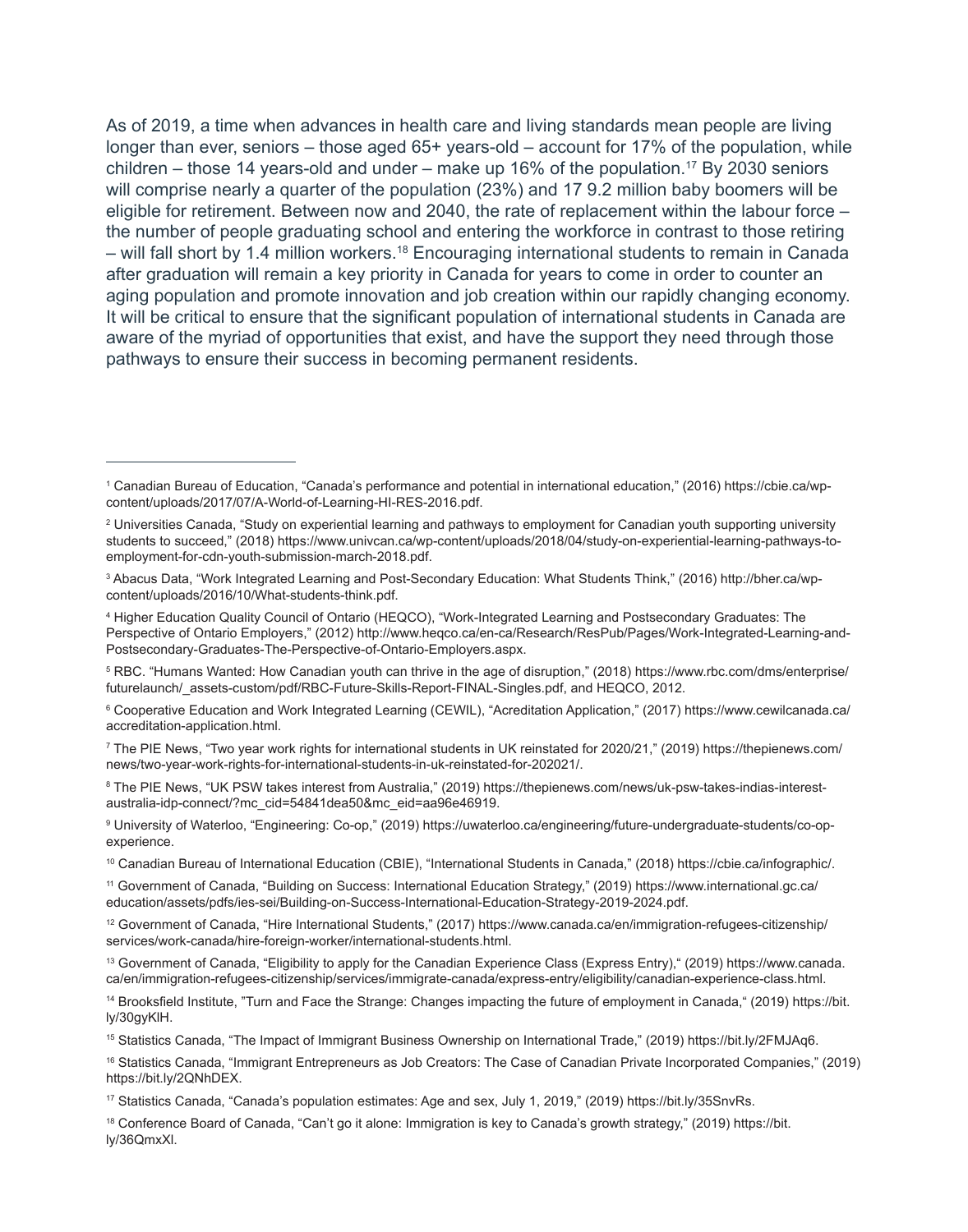# **SUPPORT INDIGENOUS STUDENTS.**

#### INTRODUCTION

In Budget 2019, the Government made a laudable attempt at addressing the post-secondary attainment gap affecting Indigenous students with a \$327.5 Million increase in funding for the Post-Secondary Student Support Program (PSSSP), in addition to separate funding allotted for Metis students at \$362 million over ten years plus \$40 million per year ongoing, and for Inuit students at \$125.5 million over ten years plus \$21.8 million per year ongoing.<sup>1</sup> While UCRU recognizes this as a positive step, it is clear this will not be adequate to fully close the attainment gap at this time. It is also clear that the barriers to education for Indigenous students extend beyond financial matters. The Government must engage in active consultation with Indigenous communities and students and work towards the adoption of all calls to action of the Truth and Reconciliation Commission (TRC) which pertain to education, including Indigenous language offerings and improved resources for Indigenous studies programs.

#### Financial Support for Indigenous Students

#### RECOMMENDATION:

**Increase funding for the Post-Secondary Student Support Program, create a long-term strategy with Indigenous students and organizations on how the program should be administered, and increase funding for Indigenous langauge offerings and Indigenous Studies programs.**

Despite movement toward assessing the attainment gap in Canadian post-secondary education, Indigenous students persistently remain disproportionately disadvantaged in regards to the University sector. Only 9.8% of the Indigenous population held a university degree in contrast with 26.5% of the non-Indigenous population.2 Indigenous peoples are one of the fastest-



aspire to complete a post-secondary degree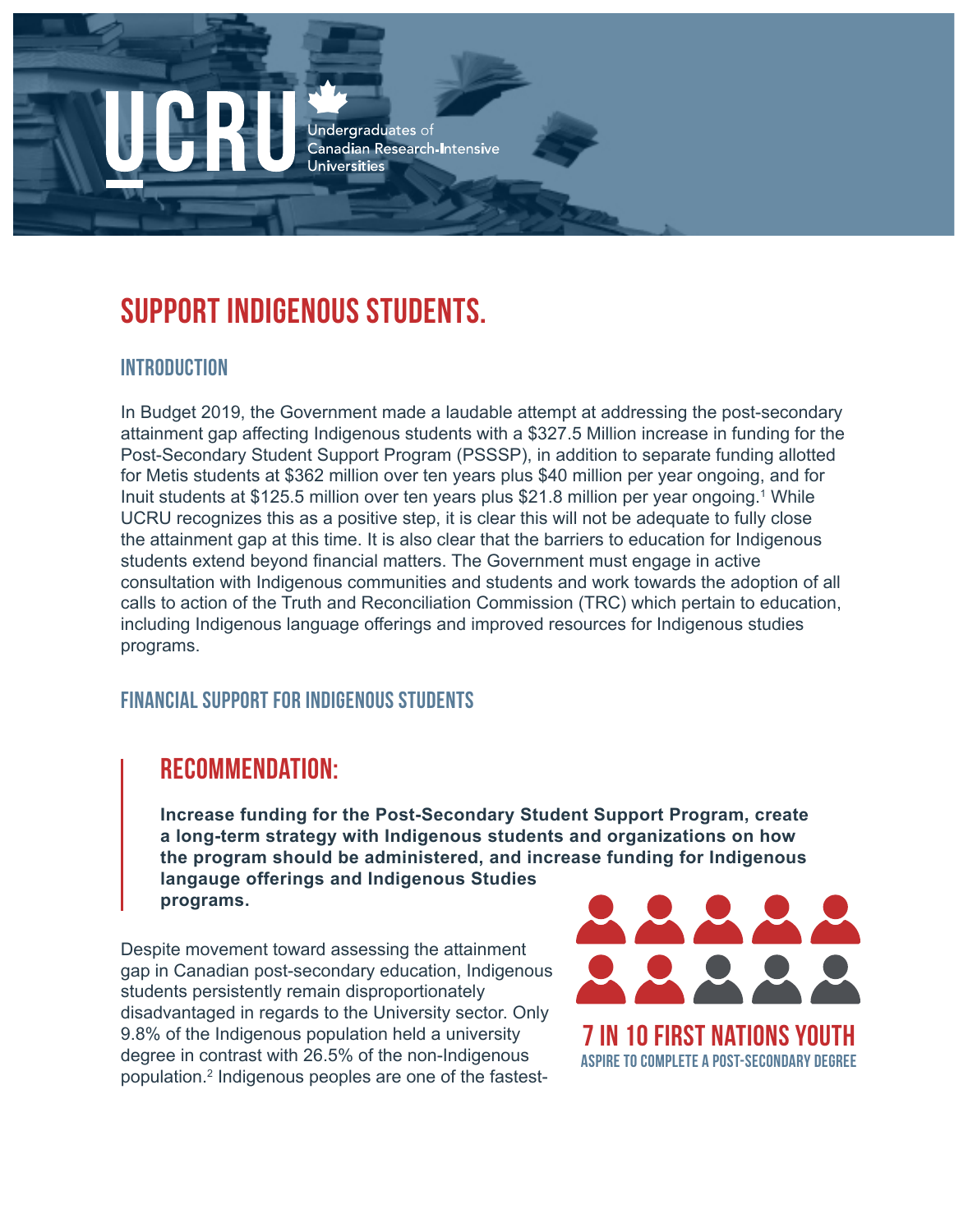growing and youngest demographic groups in Canada, with a population growth of 20% between 2006 and 2011. Furthermore, with approximately 7 in 10 First Nations youth aspiring to complete a post-secondary degree, funding levels must increase beyond what has been slated to match the increase in demand that is forecasted.<sup>3</sup>

As of 2015, another 78,000 First Nations post-secondary graduates were required in order to close this gap and align attainment with the non-Indigenous population.<sup>4</sup> The AFN estimated in 2019 that a total of \$1.7 billion would be necessary to make up this gap in educational

attainment between Indigenous people and non-Indigenous people.<sup>5</sup> The forecasted funding amount required grew by approximately \$90 million per year from the \$724 million last estimated in 2008.<sup>6</sup> The pledged increase of \$65.5 million over each of the next five years is thus unlikely to even maintain the current attainment gap, and is not nearly enough to close it.

78,000 # of STUDENTS NEEDED TO CLOSE THE ATTAINMENT GAP

That being said, it is crucial that the Government invest in more ways than funding with regards to the PSSSP program, as cost is far from the only barrier contributing to the attainment gap. Indigenous students must be consulted to discern what changes can be made to the PSSSP model to determine what works best. These students are the end beneficiaries of this program, and in order to administer these funds effectively and equitably, qualitative and quantitative data should be gathered in order to maximize the impact of this funding. As the First-Nations Post-Secondary Policy Proposal was approved by the Federal cabinet in mid-2019, it confirmed support for the First Nations-led Treaty-based process in order to develop models that support First Nations post-secondary education.

Indigenous students require bold initiative from all stakeholders to determine policy-based solutions that are a result of meaningful consultation with Indigenous students at the centre. Despite a clear intent to improve, Canada is still failing to utilize education as a tool for reconciliation, further hindering individual attainment and falling well short of educational equity. The Truth and Reconciliation Commission's findings on education "call upon the federal government to provide adequate funding to end the backlog of First Nations students seeking a post-secondary education".7

#### RECOMMENDATION:

**Ensure funding is equally accessible to students both on and off reserve and publish an annual report on progress in this area. (In accordance with Calls to Action eight and nine of the TRC)**

The factors contributing to the attainment gap of post-secondary education for Indigenous students are multiple and go far beyond direct financial support upon entry to post-secondary programs. Calls to Action eight and nine of the TRC state that the federal government has a responsibility to eliminate the federal funding gap between Indigneous students on and off reserve and publish annual reports to this affect including reporting of attainment gaps in employment and education between Indigenous and non-Indigenous people.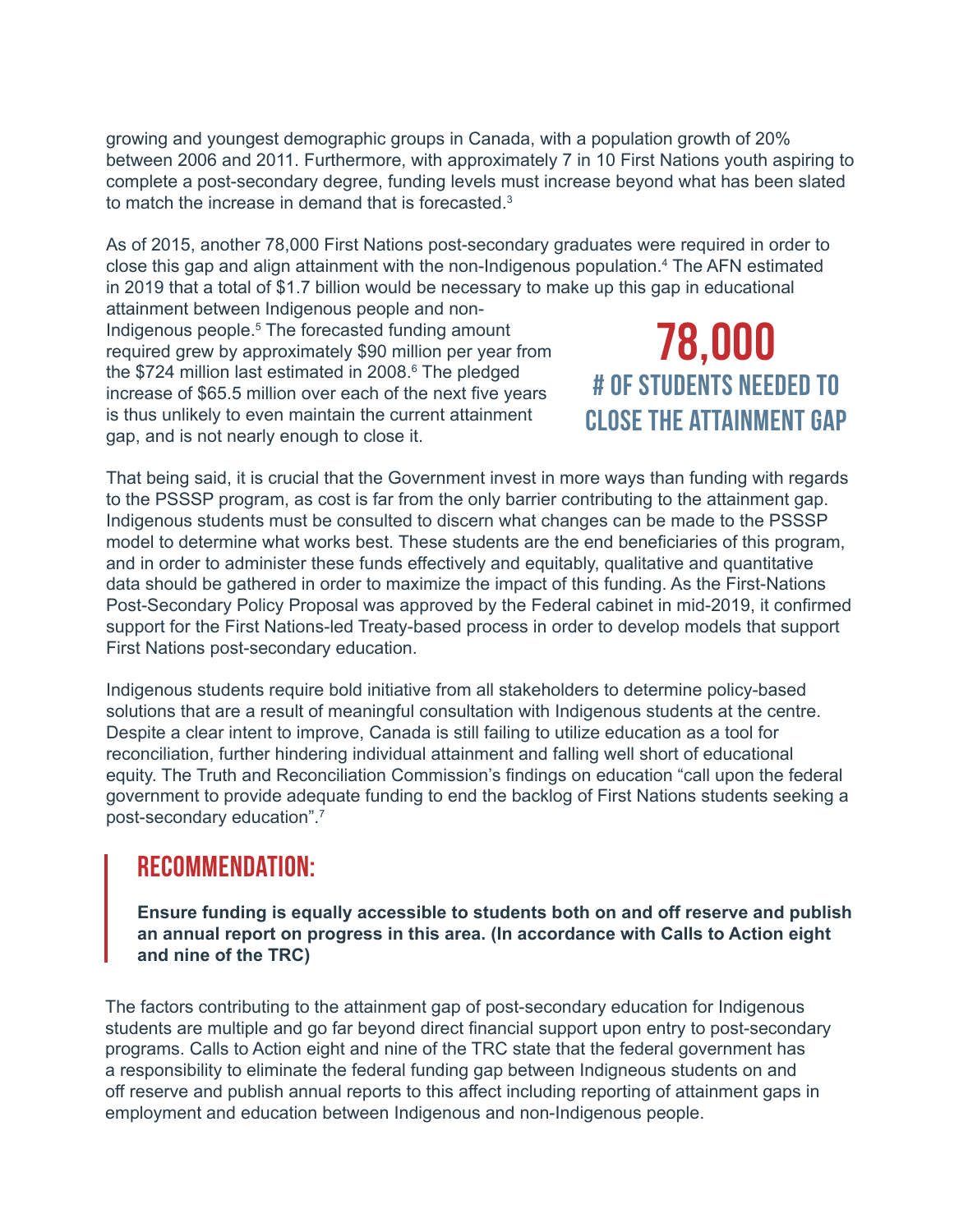As of the auditor general's report in 2016, high school completion rates on reserves in Canada were at just 24%, $^8$  compared with a rate of 79% in Canada as a whole. $^9$  It is unlikely that the post-secondary attainment gap will close even with adequate funding unless the systemic elements of the problem are also addressed. To this end, the Government has committed \$2.6 billion over the next five years to match provincial base funding for education, as well as modifying its funding approach in April of 2019 that includes targeted per-student funding available for language and culture programs.10

These are positive steps in the right direction. However, the last report regarding on reserve education funding and outcomes was in the 2016-17 academic year, pre-dating many of these progressive reforms.<sup>11</sup> In accordance with call to action nine of the TRC, we ask that the government prepare a report on the current state of funding for on reserve education as it relates to off reserve funding, and measure how these reforms have affected attainment outcomes, including completion rates for secondary education and application and attainment rates for post-secondary education. As well, any reports on this subject must involve active consultation with affected Indigenous communities and include a consideration of how accessible and equitable the distributed funds are to members of these communities from their perspective.

#### Indigenous Languages and Ways of Knowing

#### RECOMMENDATION:

**Commit to fostering programs that include Indigenous Language revitalization projects; call for more Indigenous language offerings in post-secondary institutions (In accordance with Call to Action sixteen of the TRC)** 

With the introduction of Bill C-91, 'An Act Respecting Indigenous Languages,' the Government has shown an intent to enact TRC call to action 14, which demands an Aboriginal Language Act. Additionally, TRC call to action 16 calls on Canadian post-secondary institutions to "create university and college degree and diploma programs in Aboriginal Languages".12

The Government of Canada should be promoting Indigenous language learning by establishing grants and funding structures to Indigenous language keepers who may not necessarily have the ability to go and share their knowledge. Currently, Indigenous language courses are offered at the University of Victoria, University of British Columbia, University of Saskatoon, University of Manitoba, University of Toronto, and many others. The reality is that there are 70 Indigenous languages as part of 12 different language groups spoken across Canada.<sup>13</sup>

Additionally, many Indigenous language keepers do not have postsecondary education requirements to lecture at universities and colleges. The Government of Canada should work towards removing barriers to Indigenous knowledge keepers to participate in post-secondary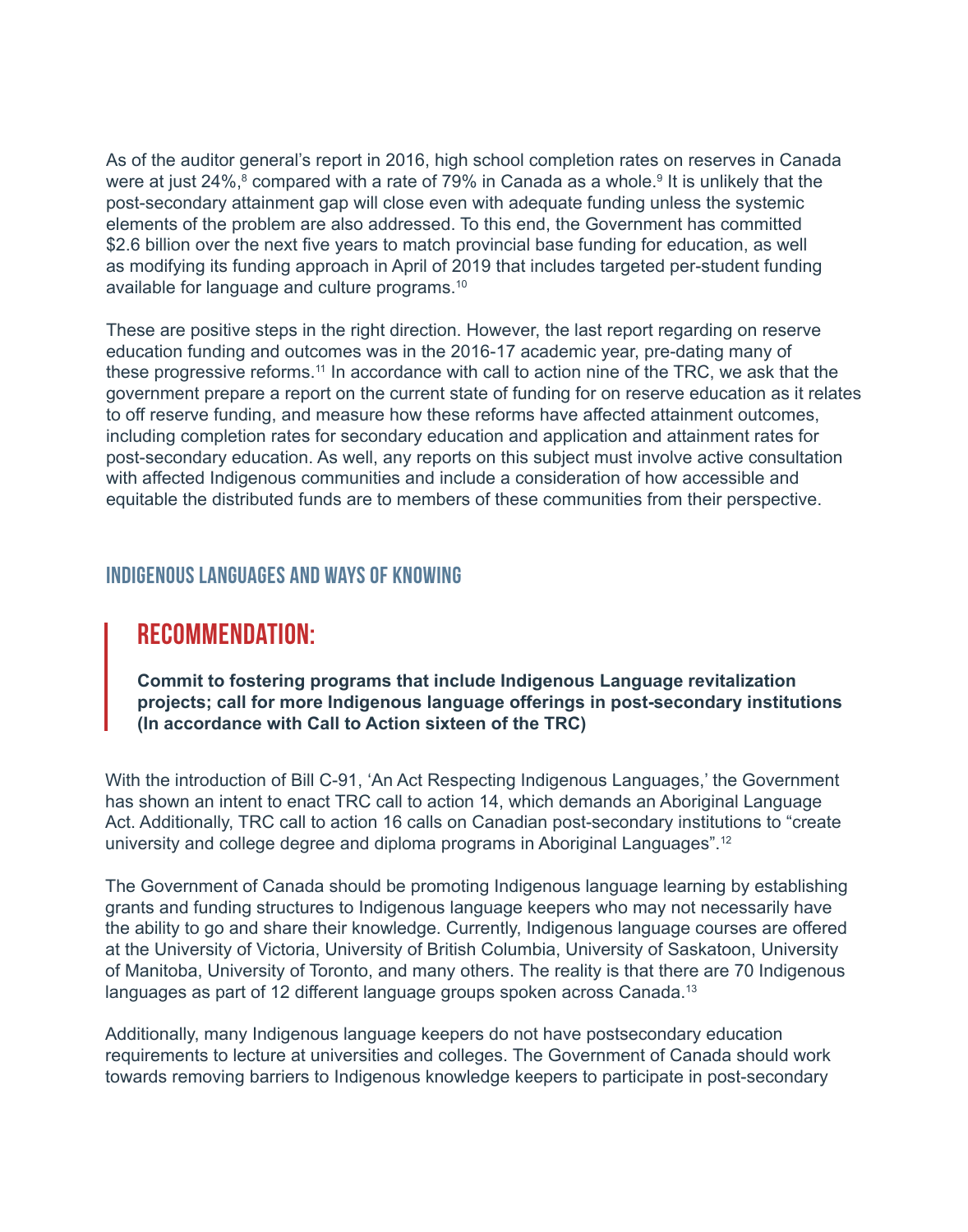learning and teaching. This is essential in providing a decolonized academy for students to participate in, as well as providing more accessible pathway for students and scholars to participate in these programs.

Call to Action 65 of the TRC calls on the Government of Canada "to establish a national research program with multi-year funding to advance understanding of reconciliation" through the Social Sciences and Humanities Research Council (SSHRC).<sup>14</sup> Currently, only three grants are available with regard to Indigenous Peoples.<sup>15</sup>

Beyond funding concerns, Indigenous scholars have cited that the orientation of governmentbacked research opportunities is disconnected from the needs of Indigenous acadmeics. Stated University of Saskatchewan professor Karla Williamson, "Processes in academia have repeatedly shown themselves to be well-oriented towards colonization and can easily bulldoze the unique contributions and knowledge brought by Indigenous scholars."16 We call on the government to work with SSHRC to increase the availability of these grants and commit to outreach at institutions and within Indigneous communities to advertise these opportunities to prospective applicants. As well, we call on the Government and its associated research councils to engage in active consultation with Indigenous scholars to better incorporate Indigneous ways of knowing into research opportunities available to them.

#### RECOMMENDATION:

**Focus on developing more opportunities for Indigenous knowledge practices to make their way into classrooms by providing funding and resources to postsecondary institutions to establish and improve Indigenous Studies Departments (In accordance with Call to Action sixty-five of the TRC)**

While some schools such as the University of Toronto, Trent University, and University of Manitoba have well-established Indigenous Studies departments, there is certainly a gap in the amount of sophistication in some programs.Take the Maritime provinces for example, where Dalhousie University - the largest in the region - offers only an Indigenous Studies minor program, whereas the University of New Brunswick operates the Mi'kmaq Wolastoqey Centre, offering the Wabanaki Bachelor of Education that focuses on offering Wabanaki worldviews as part of elementary education.

Programs like this one are vital, and the obligation to fund them cannot be placed only upon institutions. As is stated in the United Nations Declaration on the Rights of Indigenous Peoples (UNDRIP), "States shall, in conjunction with Indigenous peoples, take effective measures, in order for Indigenous individuals to have access, when possible, to an education in their own culture and provided in their own language."17 In addition, Call to Action 65(ii) of the TRC calls on the Government of Canada to "provide the necessary funding to post-secondary institutions to educate teachers on how to integrate Indigenous knowledge and teaching methods into classrooms."18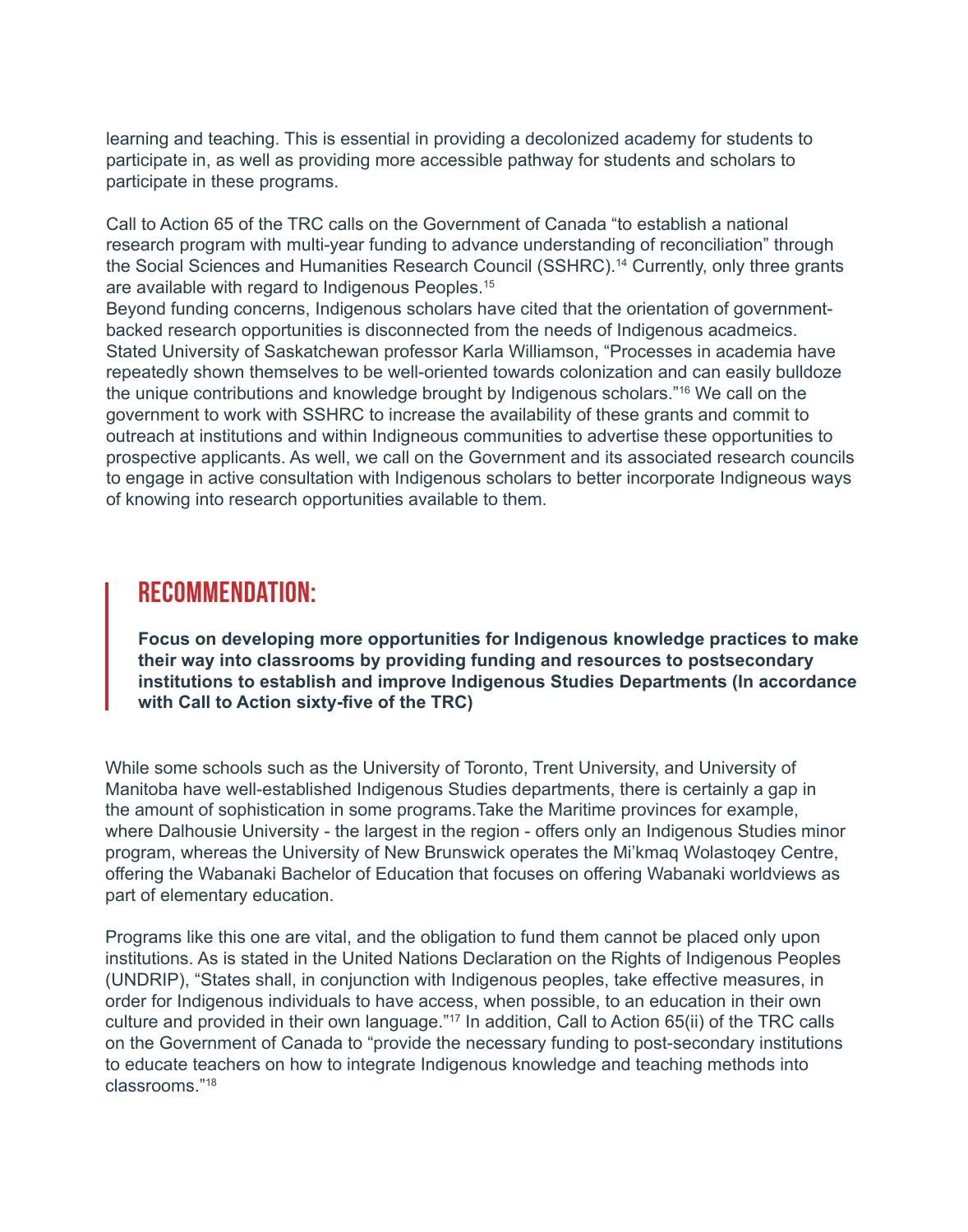To ensure that the government meets its obligations under the TRC and UNDRIP, federal funding should be made available to institutions to establish and improve Indigenous studies departments. This funding will go towards the hiring of more Indigenous professors and instructors, providing adequate resources for students to succeed, and the financial support required to continue with and promote course offerings in Indigneous studies and Indigenous languages where it can be difficult to fill institutionally-required seat count minimums within the first year.<sup>19</sup>

In conclusion, we call on the Government to reaffirm its commitment to Call to Action 65 and develop a funding model for post secondary institutions that will allow for further development of Indigenous presence within universities and colleges.

10 Canada. "Learn how the Government of Canada is responding to the Truth and Reconciliation Commission's Calls to Action 6 to 12." Government of Canada. 2019. https://www.rcaanc-cirnac.gc.ca/eng/1524495412051/1557511602225

 $11$  Ibid.

12 Truth and Reconciliation Commission. "Calls to Action." Truth and Reconciliation Commission. 2015.http://trc.ca/assets/pdf/ Calls\_to\_Action\_English2.pdf

13 McIvor, Onawa. "Indigenous Languages in Canada." Unesco. https://en.ccunesco.ca/-/media/Files/Unesco/ Resources/2018/09/IndigenousLanguagesCCUNESCO.pdf

<sup>18</sup> Truth and Reconciliation Commission. "Calls to Action." Truth and Reconciliation Commission. 2015.http://trc.ca/assets/pdf/ Calls\_to\_Action\_English2.pdf

19 McDonald, Moira. "Six Indigenous scholars share their views of Canada at 150." University Affairs. 2017. "https://www.universityaffairs.ca/features/feature-article/six-indigenous-scholars-share-views-canada-150/

<sup>1</sup> Canada, "Post Secondary Education." Indigenous Services Canada. 2019. https://www.sac-isc.gc.ca/ eng/1100100033679/1531406248822

<sup>2</sup> Canada. "National Household Survey." Statistics Canada. 2011. https://www12.statcan.gc.ca/nhs-enm/2011/dp-pd/prof/index. cfm?Lang=E

<sup>3</sup> Assembly of First Nations. "Fact Sheet." Assembly of First Nations. 2011. https://www.afn.ca/uploads/files/education/22.\_2011\_ afn\_pse\_fact\_sheet.pdf

<sup>4</sup> Thompson, Tim. "First Nations Post-Secondary Education Review." Assembly of First Nations. 2018. https://www.afn.ca/wpcontent/uploads/2018/07/PSE\_Interim\_Report\_ENG.pdf page 23

<sup>5</sup> Cameron, Bobby. "Update on First Nationa Post-Secondary Education." Assembly of First Nations. 2019. https://www.afn. ca/2019/07/11/afn-update-on-first-nations-post-secondary-education-july-2019-afn-bulletin/

 $^6$  Assembly of First Nations. "Fact Sheet." Assembly of First Nations. 2011. https://www.afn.ca/uploads/files/education/22.\_2011\_ afn\_pse\_fact\_sheet.pdf

<sup>7</sup> Truth and Reconciliation Commission. "Calls to Action." Truth and Reconciliation Commission. 2015.http://trc.ca/assets/pdf/ Calls\_to\_Action\_English2.pdf

<sup>&</sup>lt;sup>8</sup> Office of the Auditor General. "Socio-economic Gaps on First Nations Reserves—Indigenous Services Canada." Office of the Auditor General. 2016. https://www.oag-bvg.gc.ca/internet/English/att\_\_e\_43053.html

<sup>9</sup> Canada. "On-time high-school graduation rate; 2015-16." Statistics Canada. 2018. https://www150.statcan.gc.ca/n1/dailyquotidien/181211/cg-a003-eng.htm

<sup>14</sup> Truth and Reconciliation Commission. "Calls to Action." Truth and Reconciliation Commission. 2015.http://trc.ca/assets/pdf/ Calls\_to\_Action\_English2.pdf

<sup>15</sup> Government of Canada. "Funding". Social Sciences and Humanities Research Council. 2020. https://www.sshrc-crsh.gc.ca/ funding-financement/index-eng.aspx

<sup>16</sup> McDonald, Moira. "Six Indigenous scholars share their views of Canada at 150." University Affairs. 2017. "https://www. universityaffairs.ca/features/feature-article/six-indigenous-scholars-share-views-canada-150/

<sup>17</sup> United Nations. "United Nations Declaration on the Rights of Indigenous Peoples." United Nations. 2017. https://www.un.org/ development/desa/indigenouspeoples/wp-content/uploads/sites/19/2018/11/UNDRIP\_E\_web.pdf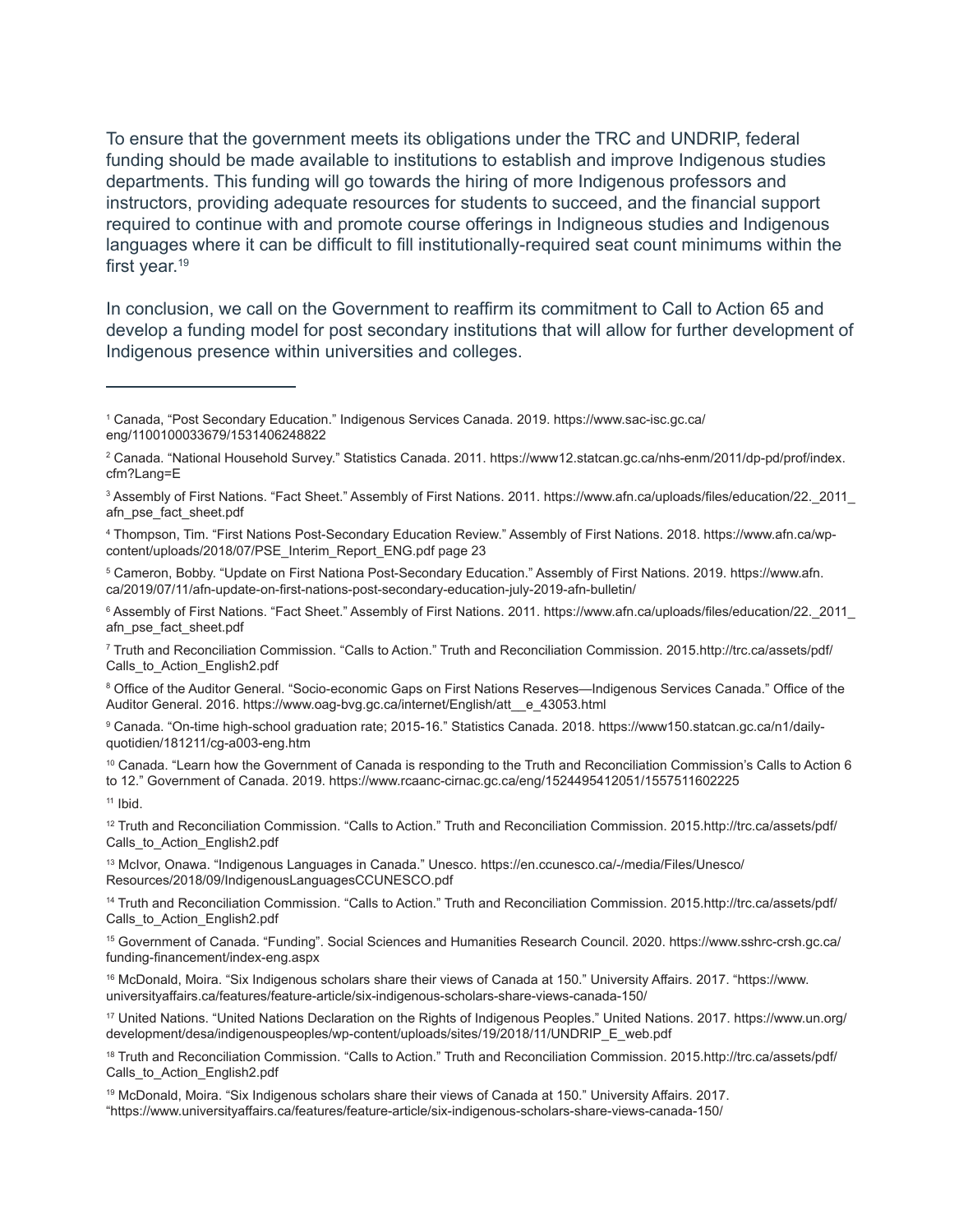# **EXPAND CANADIAN UNDERGRADUATE RESEARCH.**

#### REcommendation:

**Expand Undergraduate Student Research Awards (USRA) program funding to extend research opportunities to 3,800 students in social sciences, humanities, and health research under the Social Sciences and Humanities Research Council (SSHRC) and Canadian Institutes of Health Research (CIHR). Funding for each award should also be increased to a living wage.**

The USRA program, currently operated by the Natural Sciences and Engineering Research Council (NSERC), encourages undergraduate students from select disciplines to participate in four-month research opportunities under the guidance of senior researchers. The program, using federal funds, covers 80% of the cost of the research opportunity with the balance covered by the participating university or private sector partner. The USRA program is rooted in the value of government investment in research and development, which is indispensable in bolstering economies at the local, provincial and national levels.

As noted by the Council of Canadian Academies (CCA)- a non-partisan body that convenes multidisciplinary panels of experts to advise on complex decision-making in Canada- in the 21st century national prosperity, competitiveness and well-being will be inextricably linked to the cultivation of research talent that drives development and innovation.<sup>1</sup>

However, in its assessment of the current state of research and development in Canada, the CCA also warns that the current trend of declining levels of public and private research in Canada threatens to undermine Canada's international standing as a top performer in research output, which itself is a legacy of past investment.

Increasing USRA funding would signal commitment to maintaining Canada's research reputation, while also underpinning innovation and private sector growth - as shown through the creation of research superclusters.<sup>2</sup> For its part, Industry Canada has shown their commitment to this through plans to increase private sector research and development funding to \$30 billion by 2025.3 At the same time, an enhanced USRA program would act as a catalyst to maximize the return on Industry Canada's investment through cultivating research talent and ideas beginning at the undergraduate level, which can then be channeled into use in the private sector through partnerships with industry.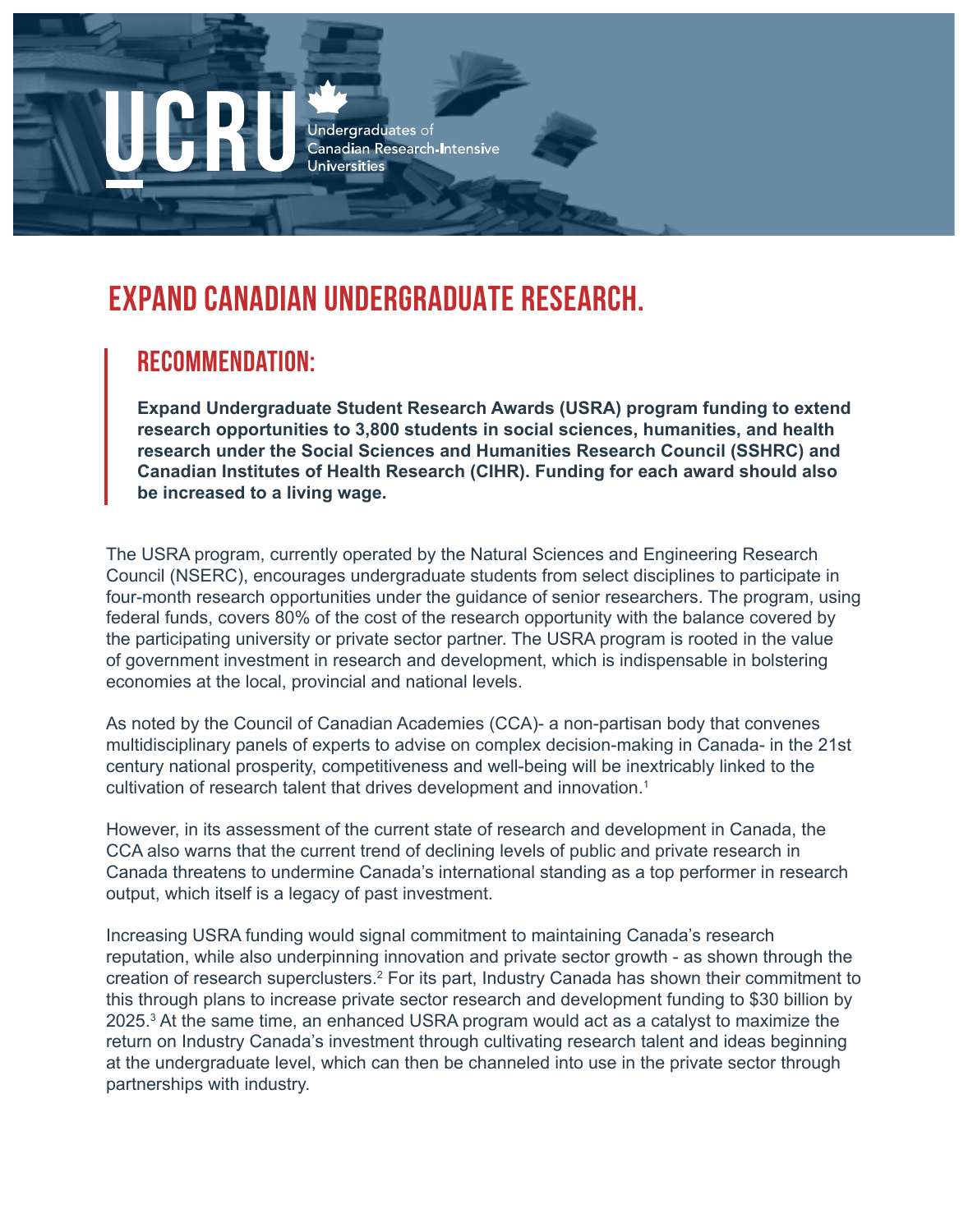From a labour market perspective, educated workers with critical thinking and problem-solving skills are among those most sought after in both the public and private sectors.<sup>4</sup> Undergraduate research provides students with the opportunity to develop these capacities, as well as hone their time management and decision-making skills. The Royal Bank of Canada has noted that the latter two abilities will be key in filling 90% of job openings in the next three years.<sup>5</sup>

Furthermore, by increasing investment in the USRAs - while broadening the program's scope to include social sciences, humanities and health research - the federal government will be enabling a new generation of researchers to examine ways in which to address the social and economic challenges that come from both Canada's increasingly ageing population and the acceleration of urban-rural disparities, as well as the changing nature of work in the upcoming era of automation.

Currently, the USRA program is only made available to students through NSERC grants.<sup>6</sup> Projects focusing on health sciences, social sciences or the humanities are not eligible, excluding a large proportion of students.

With a future that requires an increased focus on workers having transferable skills and governments needing insight into the challenges the public faces due to an aging population and technological disruption, it is important that students from these key disciplines have access to opportunities to enrich their skills and contribute to Canada's future prosperity and wellbeing.

#### RECOMMENDATION:

**Increase federal USRA recipient funding to \$6,720 per person, which - when matched by proportionate funding by participating universities or private sector partners would be the equivalent of a \$15 per hour livable wage.** 

An NSERC report on the USRA program in 2012 highlighted that the federal contribution of \$4,500 per participant, combined with the mandatory 25% university support, led to compensation equivalent to \$9.38 dollars per hour for a 35-hour work week over the duration of a 16-week research experience.

The 2012 program review recommended that the \$4,500 amount be increased, but this has not happened in the last eight years.<sup>7</sup>

However, our recommendation would see the federal government commit to funding levels of \$6,720 per participant. With a proportional increase in the 20% funding component that comes from the participating university or private sector partner, this would reflect a wage of \$15.00 per hour - equivalent to the minimum wage of Alberta, and what many experts cite as the threshold for a livable income - and would result in more students accepting the awards.<sup>8</sup>